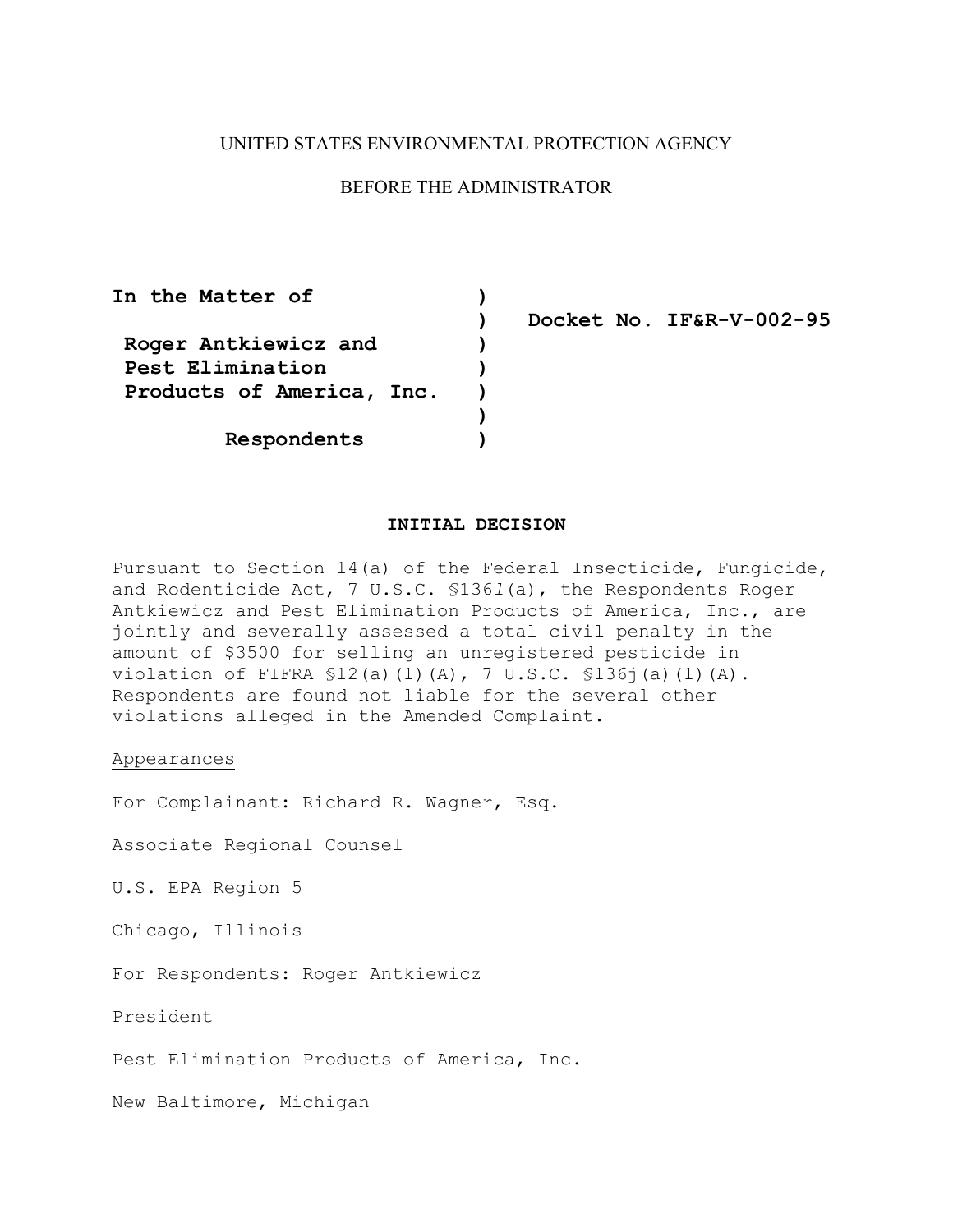## Proceedings

On December 27, 1994, the Region 5 Office of the United States Environmental Protection Agency (the "Complainant" or "Region") filed a Complaint against Roger Antkiewicz, of New Baltimore, Michigan (the "Respondent"). The Complaint charged Mr. Antkiewicz with two violations of the Federal Insecticide, Fungicide, and Rodenticide Act ("FIFRA"). The Respondent filed an Answer on January 19, 1995.

Upon a motion granted by the former presiding Administrative Law Judge ("ALJ"), the Complainant filed an Amended Complaint on April 3, 1996. The Amended Complaint added Mr. Antkiewicz' company, Pest Elimination Products of America, Inc. ("PEPA"), as a co-Respondent, and added four additional counts of violations of FIFRA, based on a subsequent inspection of Respondents' establishment. Respondents filed their Answer to the Amended Complaint on April 26, 1996.

The Amended Complaint charges Respondents with the following violations:

- Count I: distributing or selling an unregistered pesticide, in violation of FIFRA §12(a)(1)(A), 7 U.S.C. §136j(a)(1)(A);

- Count II: producing a pesticide in an establishment not registered as required by FIFRA §7(a), 7 U.S.C. §136e(a), in violation of FIFRA §12(a)(2)(L), 7 U.S.C. §136j(a)(2)(L);

- Count III: distributing or selling an unregistered pesticide on another occasion, in violation of FIFRA \$12(a)(1)(A);

- Count IV: distributing or selling a registered pesticide with an altered label on two occasions, thus making claims differing from the claims made as part of the pesticide's registration statement, in violation of FIFRA §12(a)(1)(B), 7 U.S.C.  $$136$ j(a)(1)(B);

- Count V: distributing or offering for sale a registered pesticide with an altered label on another occasion, in violation of FIFRA \$12(a)(1)(B)); and

- Count VI: selling a pesticide in violation of a "Stop Sale, Use or Removal Order," in violation of FIFRA \$12(a)(2)(I), 7 U.S.C. §136j(a)(2)(I).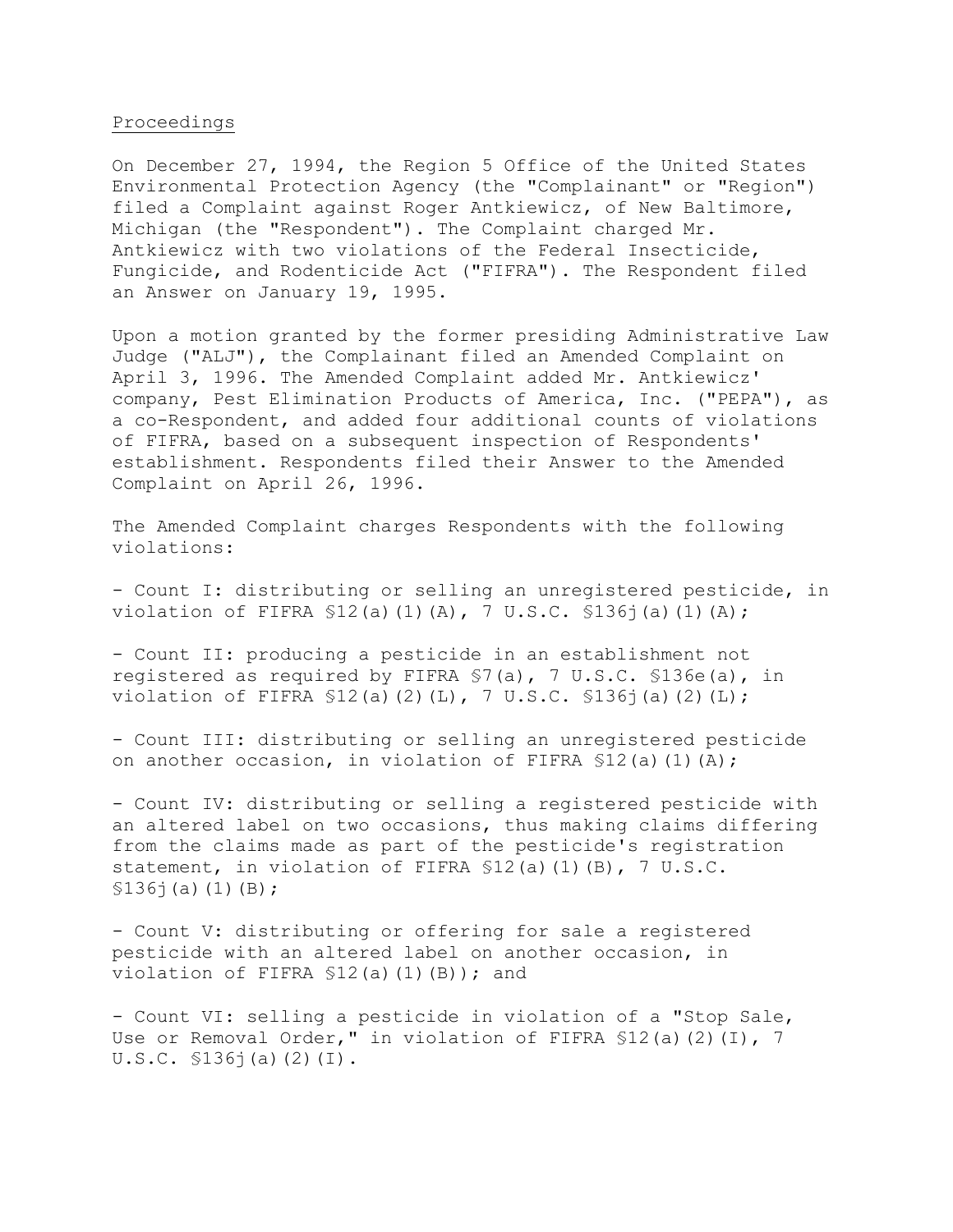The Complaint proposed a total civil penalty of \$29,500 for the alleged violations (seven violations in six counts). In their Answer, the Respondents denied the material allegations of the Complaint.

The hearing in this matter convened before Administrative Law Judge ("ALJ") Andrew S. Pearlstein on September 17 and 18, 1996, in Mount Clemens, Michigan. The Complainant presented four witnesses. Respondents presented two witnesses. The record of the hearing consists of a stenographic transcript of 431 pages, and 30 exhibits received into evidence. Three additional exhibits were marked for identification but not received into evidence.

The parties each submitted post-hearing briefs and reply briefs. The record of the hearing closed on December 18, 1996, upon the ALJ's receipt of the reply briefs.

# Findings of Fact

1. Roger Antkiewicz, with his brother Vincent Antkiewicz, operates a pesticide supply business under the name Pest Elimination Products of America, Inc. ("PEPA"), in New Baltimore, Michigan. Roger Antkiewicz has been in the pesticide business since 1980, except for a period from 1989 to 1992. Vincent Antkiewicz has been in the pesticide for about 12 years. At the time of the events that are the subjects of this proceeding, 1992 to 1995, PEPA operated a retail store on 23 Mile Road in New Baltimore. During this period, Raymond Balinski also worked in the PEPA business. (Tr. 261, 358).  $\frac{(1)}{(1)}$ 

2. PEPA filed Articles of Incorporation in the State of Michigan on March 6, 1992. Roger Antkiewicz is listed as the president of the corporation. Vincent Antkiewicz is the secretary, and Raymond Balinski the treasurer. (Ex. 29). These same three individuals are also listed as occupying the same offices, and as the incorporators, of two other corporations, Allstate Services, Inc., and Metro Pest Supply, Inc. (Exs. 30 and 31). Allstate Services was incorporated on October 18, 1991, and Metro Pest Supply on June 13, 1994. PEPA essentially replaced Allstate as the business operated by Respondents. All three companies give their place of business at the same address on 23 Mile Road in New Baltimore, Michigan, and list Roger Antkiewicz as their registered agent. The store operated under the name of PEPA. Tax returns were filed under the name Allstate Services, Inc. (Ex. 16). Roger Antkiewicz is the person with the greatest responsibilities in the conduct of PEPA's business, and the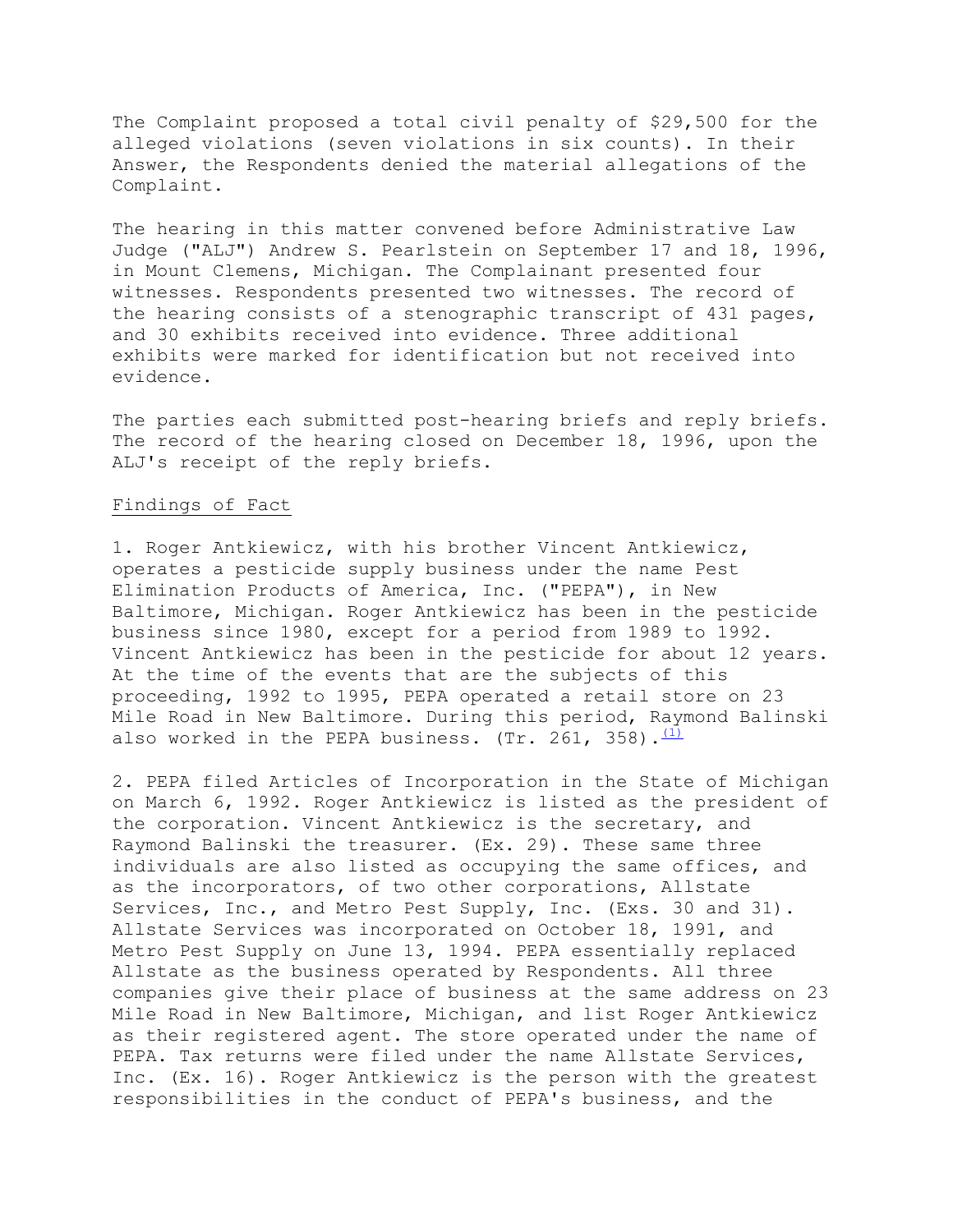chief contact person with the federal and state regulatory authorities in all events described below. (Tr. 318, 364-377).

3. One of the pesticidal products sold by PEPA was labeled "New Residual Spray." PEPA purchased this pesticide from Chem-Tox, Inc., of McHenry, Illinois, its manufacturer. Chem-Tox sold this product under the name "Chem-Tox Do-it-Yourself Pest Control." PEPA purchased quantities of this pesticide periodically from Chem-Tox and offered it for sale at its establishment during the period 1992 until September 1994, as New Residual Spray. PEPA had the New Residual Spray labels printed through Chem-Tox. Chem-Tox placed them on the containers of the do-it-yourself pesticide as "private labels," and shipped them to PEPA. (Exs. 4, 5, 12, 23, 19, 20; Tr. 331-340, 347).

4. PEPA also had another run of labels printed through its order to a local printer in Michigan. These labels were similar to the private labels supplied by Chem-Tox, but were somewhat smaller and had a different adhesive backing. PEPA placed these labels on the spray tanks it leased to its reqular customers.  $(EX. 18;$ Tr. 200).

5. Joseph Strzalka, an inspector for the Michigan Department of Agriculture ("MDA"), inspected Respondents' establishment on August 17, 1993. He documented a sale of New Residual Spray that took place on August 12, 1993. (Ex. 4).

6. PEPA received a distributor number from the EPA in a letter dated April 16, 1992. The letter, directed to the attention of Roger Antkiewicz, stated that a notice of supplemental registration, known as Form 8570-B, signed by both the subregistrant and registrant, must be filed before shipment or sale of a distributor product. PEPA did not obtain a supplemental registration for its New Residual Spray until September 28, 1994, upon an application submitted by Chem-Tox, the basic registrant. Chem-Tox canceled that supplemental registration on January 20, 1995. (Exs. 4, 24; Tr. 170-171).

7. On September 21, 1995, at the time of an inspection by Joseph Strzalka and Susan Downey of the MDA, PEPA offered for sale onegallon containers of the pesticide Bonide Diazinon 12.5%E. Eight of sixteen such containers had the words on the right-hand panel of the label "DO NOT USE IN THE HOME" blacked out with marker ink. The other eight containers had unmarked labels. The same warning "DO NOT USE IN THE HOME" appeared unmarked in the center panel of all the labels and in the attached directions pamphlet. Containers that were just removed from their shipment boxes did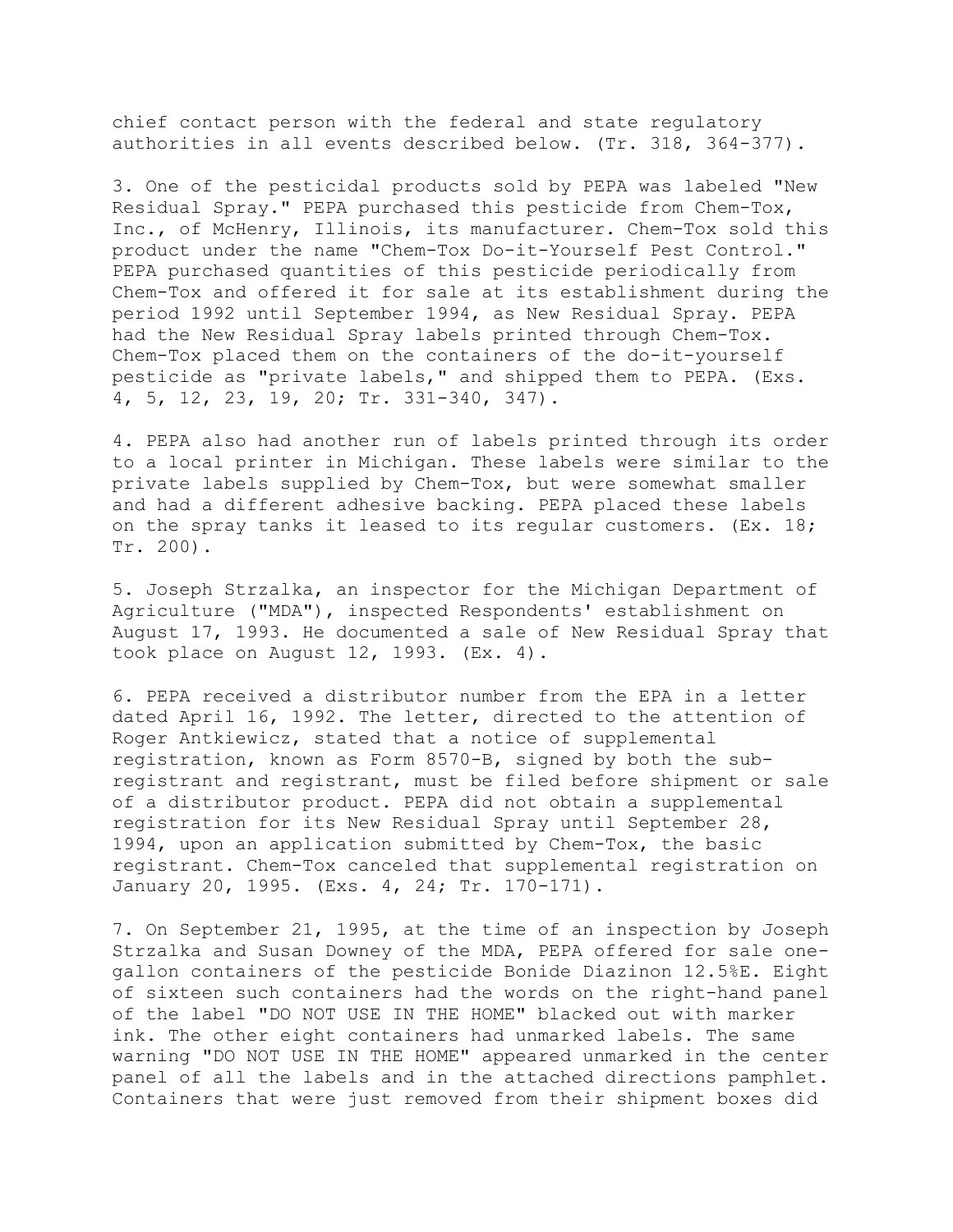not have such marked labels. Respondent had sold two of these containers with these marked labels to Allen Kodet, proprietor of Foxfire Farms, in August and September, 1995. (Exs. 1, 2, 3, 6; Tr. 18, 51-53).

8. In its distribution of New Residual Spray, PEPA also entered into service agreements with its customers, for their use of spray tanks, similar to a lease. PEPA sold the pesticide to the customer, in its original container. The customer also entered into a service agreement with PEPA for the free use of a spray tank and spray assembly, under which the customer left PEPA a \$15.00 security deposit. The spray tanks were labeled with PEPA's label for its name for the product, New Residual Spray. After the sale of the pesticide container, either the customer or a PEPA employee would then transfer the product into the spray tank. The customer would keep the spray tank, and have it refilled periodically when it purchased additional containers of New Residual Spray. (Tr. 395-402). PEPA entered into such a service agreement and sale of New Residual Spray with the Country Style Bakery on May 19, 1993. (Ex. 32; Tr. 112, 134- 135).

9. The Region issued a Stop Sale, Use or Removal Order ("SSURO") against PEPA, and Roger Antkiewicz, as President of PEPA, on September 1, 1994, prohibiting the sale or distribution of New Residual Spray as an unregistered pesticide. (Ex. 9). Susan Downey of the MDA served the SSURO on Roger Antkiewicz on September 15, 1994.

10. Under the service agreement with the Country Style Bakery, two spray tanks were present at the bakery on March 2 and March 3, 1995, during inspections by Susan Downey of the MDA. (Ex. 7; Tr. 109-112). PEPA had sold Country Style Bakery a container of pesticide, and/or leased a replacement spray tank, on February 29, 1995. (Ex. 10, 33; Tr. 424-425). However, that pesticide was Bonide Home Pest Control, not New Residual Spray. (Tr. 121, 313). Samples taken from the full spray tank at the bakery showed traces of both pesticides. (Tr. 138-139). Respondents had substituted the Bonide product for the New Residual Spray after issuance of the SSURO in September 1994. Respondents did not however change the label on the spray tank it provided to the bakery for the application of these pesticides.

11. Neither PEPA nor Roger Antkiewicz, nor any of his related corporations or establishments, were registered with EPA as a producer at any time during this period. (Tr. 171-172).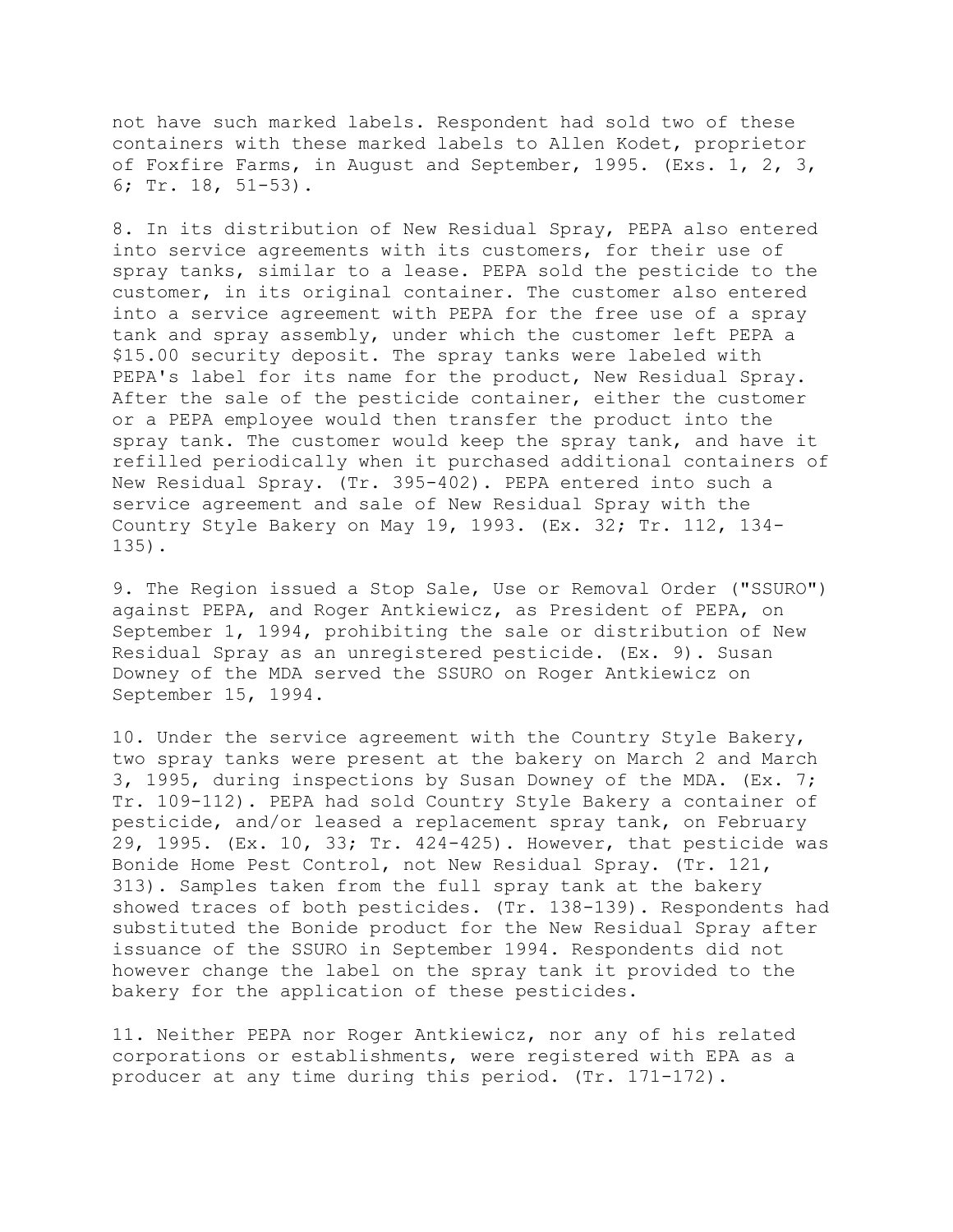## **DISCUSSION**

## Liability for the Alleged Violations

## - Count I

Count I of the Amended Complaint charges Respondent with selling an unregistered pesticide, in violation of FIFRA  $$12$ (a)(1)(A), 7 U.S.C. §136j(a)(1)(A). That subsection renders it unlawful for any person to distribute or sell any pesticide that is not registered under the procedures set forth in 7 U.S.C. §136a.

Respondents allege that they believed the product had been subregistered to them by Chem-Tox. Respondents based this belief on the course of prior dealings with that company, in which other products were properly registered. This claim does not affect Respondent's liability, but may be considered in determining the appropriate amount for a civil penalty. It is not disputed that Respondents did not file the requisite notice of supplemental registration until September 1994, after sales of New Residual Spray in 1993. (Finding of Fact, or "FF" #5).

Respondent admits that it sold containers labeled New Residual Spray, that it received from Chem-Tox with PEPA's private label. In correspondence with the EPA, Chem-Tox denied that it supplied privately labeled pesticide containers to PEPA. (Exs. 21, 22). This correspondence is however contradicted the testimony of Vincent and Roger Antkiewicz, as well as by the actual invoices and a memo showing that the product was shipped with private labels. (FF ##3-4; Exs. 12, 20, 25; Tr. 210-214, 227-228, 331). The Antkiewicz' testimony that they received and sold the privately labeled New Residual Spray is actually against their own interest. If they had only received containers with the Chem-Tox label, their sale would not constitute the violation of selling an unregistered pesticide. The actual New Residual Spray label was received into evidence and is visible in photographs (Exs. 5, 11). It can be seen that it differs from the smaller label that PEPA printed on its own for attachment to the spray tanks (FF #4; Ex. 18). The preponderance of the evidence supports the Respondent's testimony that several shipments of the do-it-yourself product were received from Chem-Tox with the PEPA private label, and then sold by PEPA to its customers.

It is undisputed that PEPA did not obtain a supplemental registration for New Residual Spray until September 1994. The product was registered only by the manufacturer, Chem-Tox, Inc., under the name Chem-Tox Do-it-Yourself Pest Control. A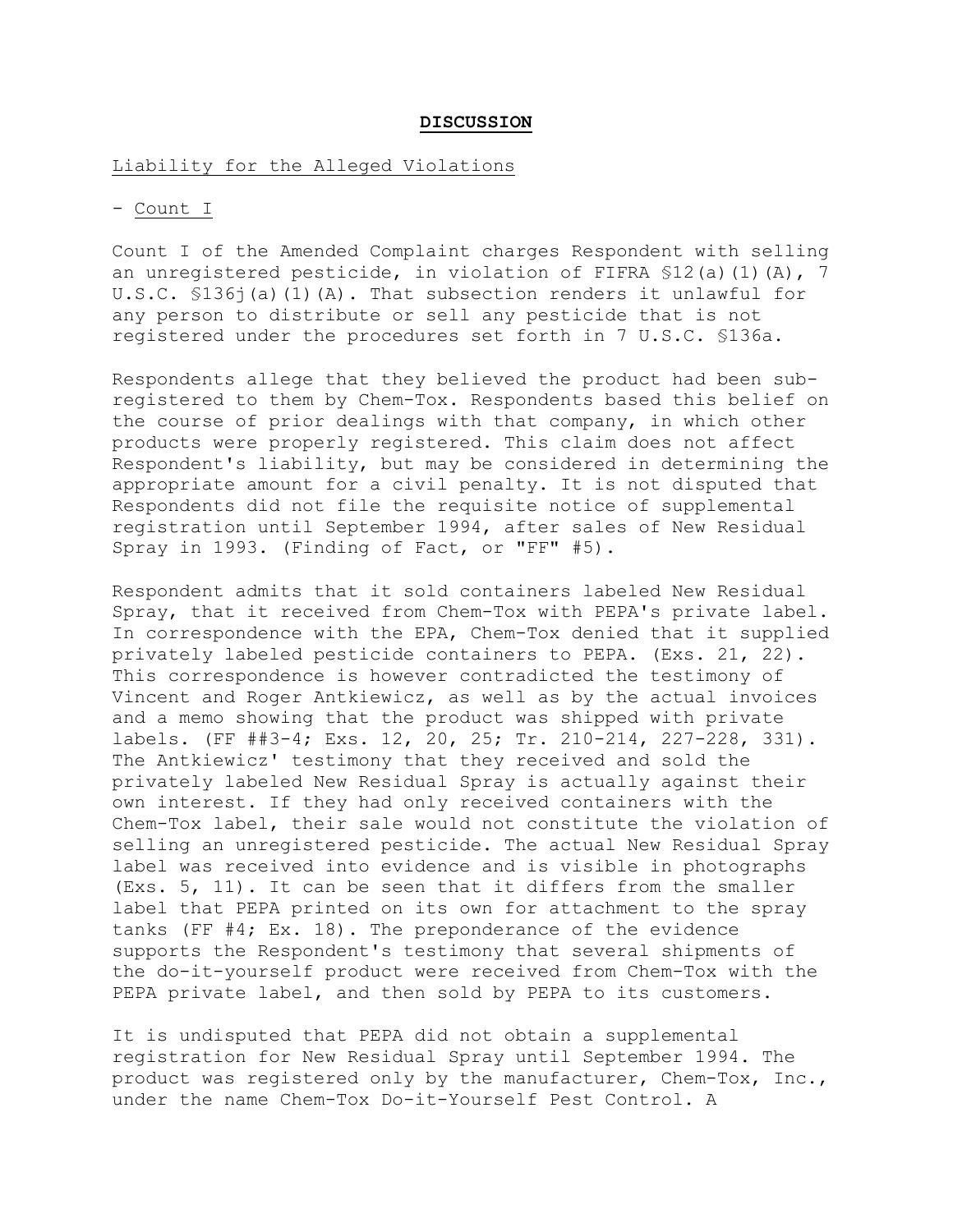distributor who sells a registered pesticide under a different name is required to file a notice of supplemental distribution with the EPA pursuant to 40 CFR §152.32, called a form 8570-5. Respondents were notified of this requirement in their distributor letter from EPA in April 1992. (FF #6). Although PEPA's distributor number was on the labels, such a notice of supplemental registration of a distributor product was not submitted until September 1994. PEPA was therefore in violation of FIFRA §12(a)(1)(A) for selling New Residual Spray in 1993, as alleged.

A corporate officer may be held liable, in civil as well as criminal actions, for wrongful acts of the corporation in which he participated. 18B Am. Jur. 2d, §§1877, 1893. Roger Antkiewicz, as the president of PEPA, did participate fully in the violation of selling an unregistered pesticide. He testified he was the person who primarily ran the office and PEPA's store. (Tr. 318). He was in charge of the store at the time of the August 1993 inspection. Roger Antkiewicz also corresponded with Chem-Tox and the EPA concerning supplemental registration procedures. (FF #2; Exs. 4, 24). Hence, both PEPA and Roger Antkiewicz are liable for the violation alleged in Count I of selling an unregistered pesticide.

# - Count II

Count II of the Amended Complaint alleges that Respondents violated FIFRA §12(a)(2)(L), by not registering as a "producer" as required by FIFRA §7, 7 U.S.C. §136e. Subsection (a) provides that "[n]o person may produce any pesticide . . . unless the establishment in which it is produced is registered with the Administrator." A producer is required to submit an application for such registration, giving the establishment's name and address. Within 30 days thereafter, the producer must submit information on the types and amounts of pesticides produced. 7 U.S.C. §136(c).

Respondents' liability for this count turns on whether PEPA meets the definition of "producer" in FIFRA and the regulations. FIFRA §2(w), 7 U.S.C. §136(w), reads as follows:

**Producer and produce.**--The term "producer" means the person who manufactures, prepares, compounds, propagates, or processes any pesticide or active ingredient used in producing a pesticide. The term "produce" means to manufacture, prepare, compound, propagate, or process any pesticide or device or active ingredient used in producing a pesticide.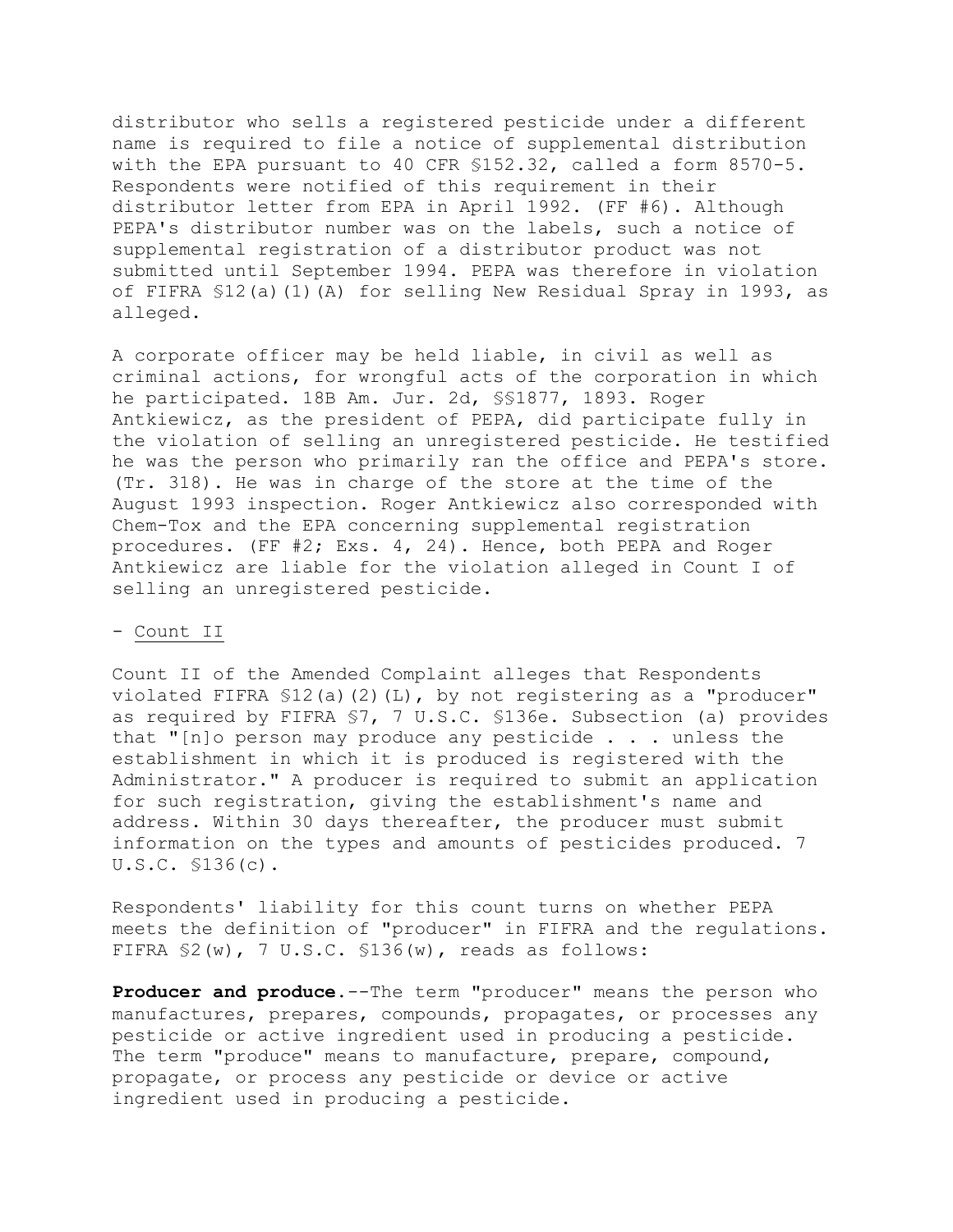The FIFRA regulations, at 40 CFR §167.3, provide a somewhat broader definition of these terms, as follows:

*Produce* means to manufacture, prepare, propagate, compound, or process any pesticide . . . , or to package, repackage, label, relabel, or otherwise change the container of any pesticide or device.

*Producer* means any person, as defined by the Act, who produces any pesticide, active ingredient, or device (including packaging, repackaging, labeling and relabelling).

The statute further defines the term "establishment" as "any place where a pesticide or device or active ingredient used in producing a pesticide is produced, or held, for distribution or sale." 7 U.S.C. §136(dd). The regulations define "establishment" as "any site where a pesticidal product, active ingredient, or device is produced . . ." 40 CFR §167.3. Thus, under the CFR definitions, a producer would include any person who merely repackages or relabels a pesticide, without physically processing the pesticide in any way.

PEPA contrived a unique transaction or service in which it sold its customers a pesticide while simultaneously leasing them the use of a spray tank for application of that pesticide. The preponderance of the evidence in this proceeding supports Respondents' assertion that they leased the spray tanks, and sometimes poured the product into them, *after* the pesticide was sold to the customer in the original unbroken container. In this way, PEPA did succeed in avoiding becoming a "producer" under the regulations.

The Complainant did not produce any witnesses who could testify from their own personal knowledge that Respondents had sold the spray tanks already filled with the pesticide. Both MDA inspectors testified to statements made by PEPA's customers, the Country Style Bakery and the Mug and Jug. Such hearsay statements are either ambiguous or consistent with the Antkiewicz' testimony that the spray tanks were leased separately from the sale of the pesticide. (See, e.g., Tr. 135). If in fact PEPA had transferred the product to the tank and then sold it (which would render PEPA a producer by repackaging a pesticide), Complainant should have been able to produce a customer as a witness who could furnish firsthand testimony to that effect.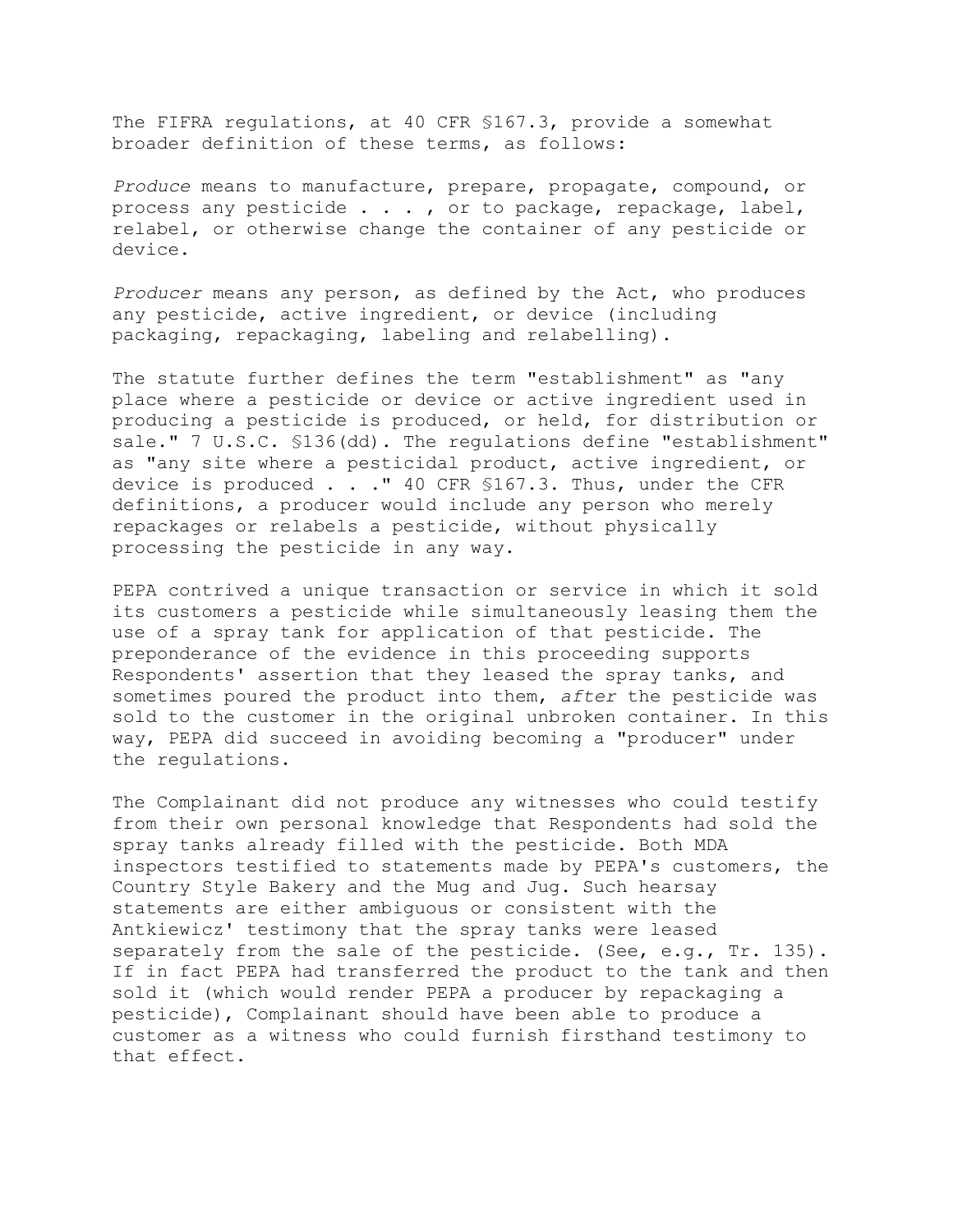The testimony of Vincent and Roger Antkiewicz, on the other hand, was credible on this point. Roger Antkiewicz explained why the sale-lease transaction could have been understood in his Answer, and in conversations with the MDA inspectors, as if he sold the spray tanks to the customers. (Tr. 395-402). It is easy to understand how the inspector, Joseph Strzalka, was not made aware of the distinction, due to the unusual nature of the transaction and his muddled recollection of past conversations with Roger Antkiewicz in 1993. The Respondents' consistent assertion that PEPA never sold the spray tanks containing pesticide was not contradicted by any substantial evidence.

Respondents had nothing to gain by transferring the product and then selling the tanks of New Residual Spray. PEPA's entire purpose in leasing the spray tanks was to provide a do-ityourself service to their customers without becoming a producer. In this they quite cleverly succeeded. The inspection by Mr. Strzalka and Mr. Antkiewicz' follow-up conversations with the Region clarified PEPA's need to allow repackaging or relabelling the tanks only after the sale to the customer. Once the product is sold in its original container to the customer, it is immaterial who actually pours into the spray tank or who owns the tank. The MDA inspector, Joseph Strzalka, agreed with this proposition. (Tr. 89-90). After the sale, the pesticide has passed out of PEPA's ownership and control without it having done any repackaging or relabelling.

One reason this transaction was confusing and apparently misunderstood was PEPA's practice of placing its own New Residual Spray labels on the spray tanks. $(2)$  PEPA left those labels on the tanks even after it substituted another product for New Residual Spray. Vincent Antkiewicz testified they did so as a gratuitous aid to the customers. However, Respondents never hid the fact that they did this and even discussed it openly with Terry Bonace of the Region at that time. (Tr. 204). The Region and the MDA advised PEPA to remove those labels to avoid being charged with a mislabelling violation under FIFRA. (Tr. 123-124). This labeling practice does not, however, render PEPA a producer. There is no requirement that there be any label on a spray tank to which a pesticide is transferred after its sale. Again, after the sale, the product is in the control of the purchaser, not PEPA.

Complainant points to a PEPA receipt for \$15 from the Country Style Bakery, dated February 29, 1995 (Ex. 33), as evidence that Respondent sold the spray tank containing pesticide to the customer. The receipt, on which is written "1 replacement tank,"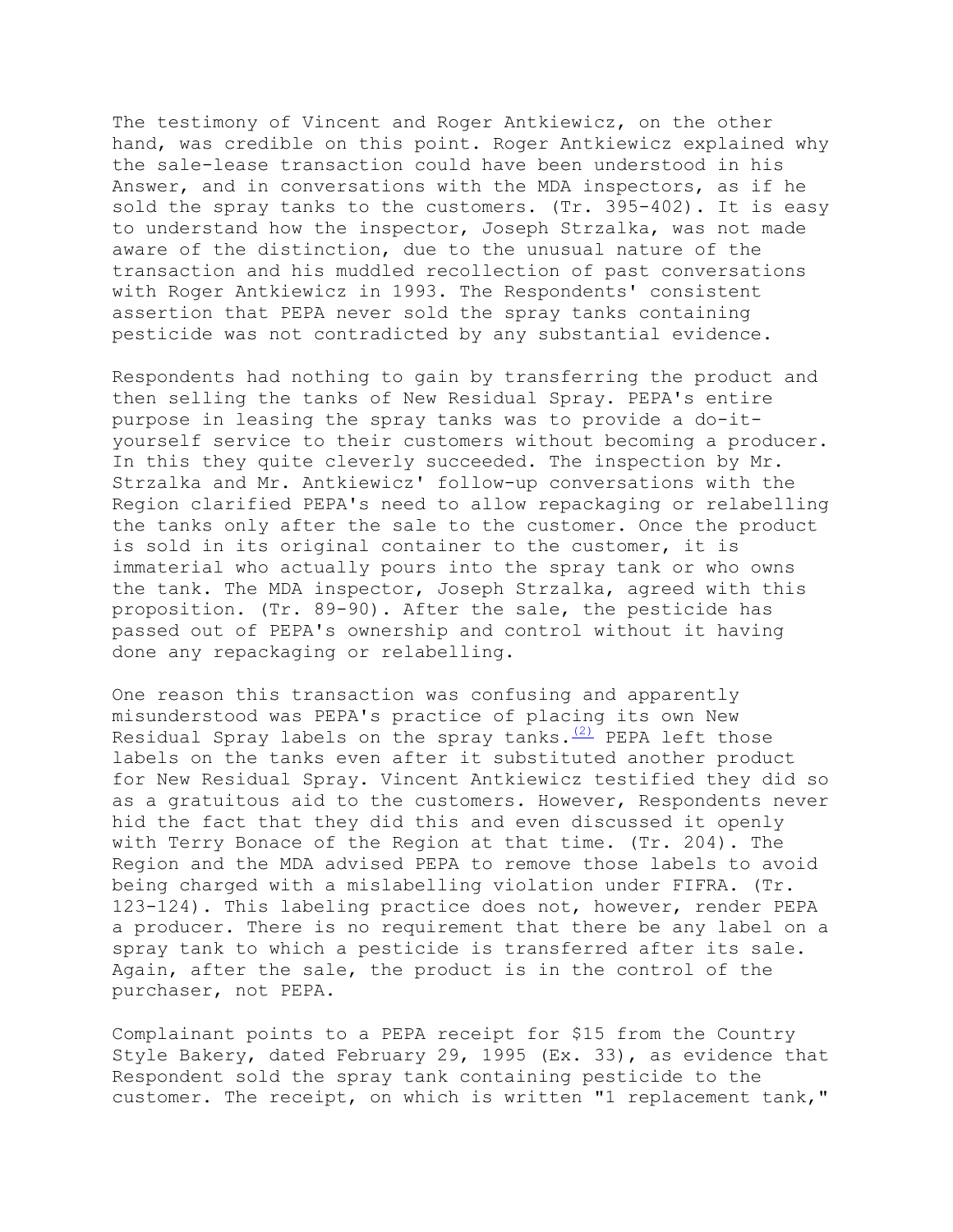is, however, ambiguous. Roger Antkiewicz testified that the receipt was consistent with the usual monthly transaction of selling the bakery a one-gallon container of pesticide for \$15, in addition to replacing a defective tank for no charge, under the original service agreement (Ex. 32; Tr. 422-424). It could also have been an additional deposit for a second tank used by the bakery. This would be consistent with Ms. Downey's observation on March 2, 1995 that the bakery had recently acquired a second spray tank. (Tr. 112). Mr. Antkiewicz admitted he could not recall the specific transaction. The Region did not produce anyone from the bakery to testify contrary to Respondents' assertions. Respondent's explanation is at least as plausible as Complainant's supposition that the receipt represents the sale of the tank. The evidence relating to the transaction with the Country Style Bakery thus does not show that PEPA sold a spray tank containing pesticide, or that PEPA was thus rendered a "producer" within the meaning of the FIFRA regulations.

The evidence as a whole indicates that while PEPA distributed an unregistered pesticide, it did not produce a pesticide. The placement of New Residual Spray labels on the leased spray tanks may have constituted a labeling violation, but it did not render PEPA a producer. PEPA may have transferred pesticide to the spray tanks, but only after the pesticide was sold to the customer in its original container. PEPA was therefore not required to register as a producer with the EPA under FIFRA  $$12(a)(2)(L)$ . Hence, Respondent is not liable for the alleged violation in Count II of the Amended Complaint.

#### - Counts III and VI

In Count III of the Amended Complaint, Respondents are charged with another sale of the unregistered pesticide New Residual Spray -- to the Country Style Bakery on or about February 29, 1995. In connection with that same sale, Count VI charges Respondents with

violating the Stop Sale, Use, or Removal Order ("SSURO") issued by the Region in September 1994. (FF #9). The Region based these charges on an inspection of the Country Style Bakery, by Susan Downey of the MDA, on March 2, 1995. During that inspection, Ms. Downey observed a spray can with the New Residual Spray label at the bakery. (FF #8).

In response to these charges, Mr. Antkiewicz asserts that the product sold to the bakery on the alleged date was actually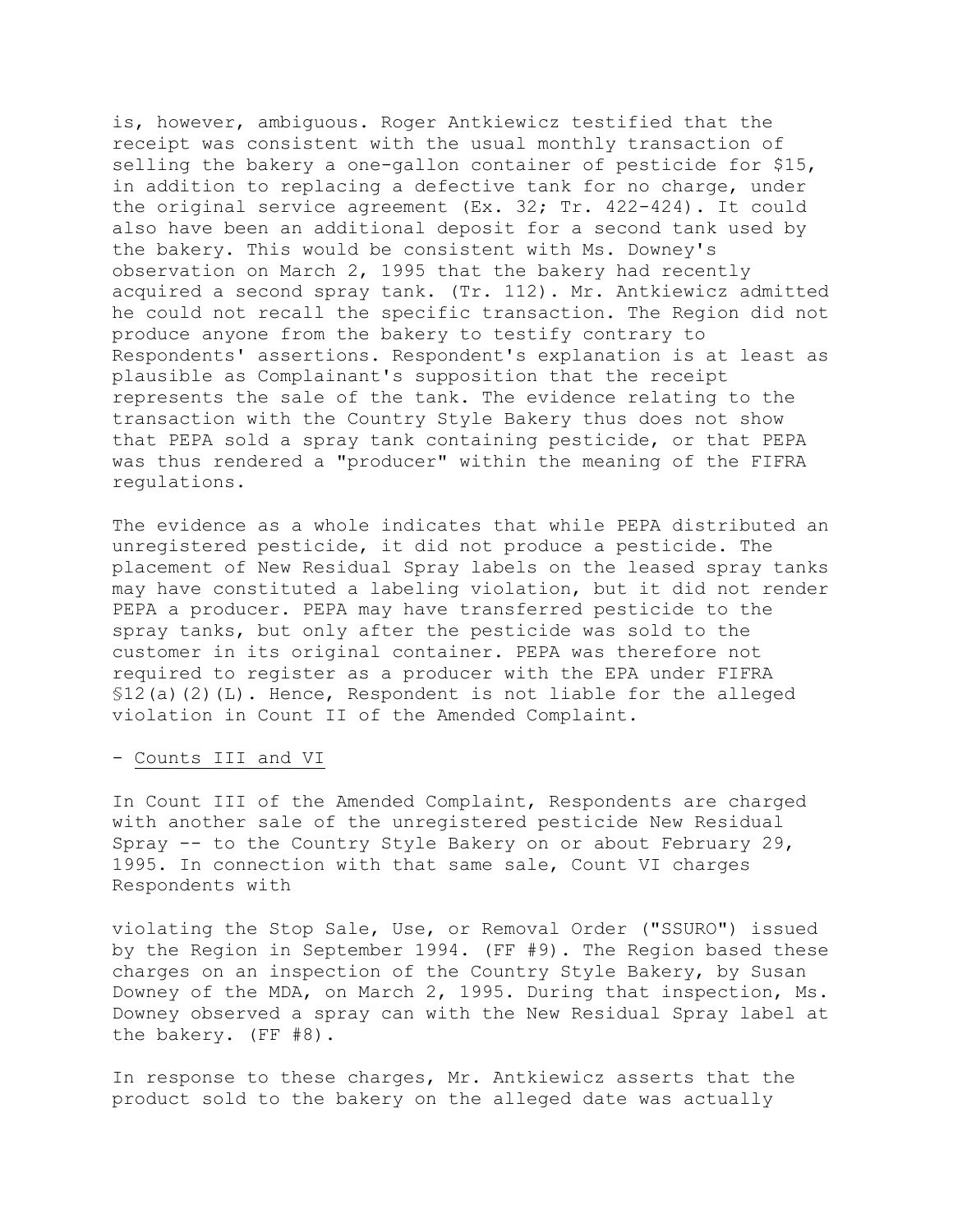"Bonide Home Pest Control Do-It-Yourself," not New Residual Spray. PEPA had substituted the Bonide product for the New Residual Spray after service of the SSURO. Respondents told this to Ms. Downey when she first asked them about the spray cans at the bakery, during her inspection of PEPA several days later, on March 8, 1995. (Tr. 121-124). Although she was shown a couple of leftover detached labels, and an opened, partly full container labeled New Residual Spray, for Respondents' own use, Ms. Downey did not find any containers of New Residual Spray offered for sale at PEPA during that inspection. (Tr. 120, 135).

The Region sampled the contents of the spray tank found at the Country Style Bakery on March 2, 1995. Although Complainant did not offer the analysis results into evidence, Respondents elicited that information on cross-examination of Ms. Downey. The analysis showed traces of the active ingredients of both New Residual Spray (chloropyrifos) and Bonide (diazinon). (Tr. 138- 139). This supports PEPA's claim that it substituted the Bonide product after issuance of the SSURO against New Residual Spray.

Respondents have explained that they sold the product in its original container, and that it was placed in the spray can by the customer (or a PEPA employee) after the sale. The Antkiewicz' have consistently maintained that the New Residual Spray label was left on the spray tanks in order to at least provide some notice and directions to customers, although the product may have changed. The original product sold to the Country Style Bakery was New Residual Spray, before issuance of the SSURO. (Ex. 32). Roger Antkiewicz testified he spoke with Terry Bonace at the Regional office about the spray tank labels, and was advised to remove them, as they could constitute a labeling violation. The Region did not produce Mr. Bonace to testify although he was listed as a witness in Complainant's prehearing exchange. Ms. Downey gave PEPA the same advice at the March 1995 inspection. (Tr. 123-124).

In these circumstances, the Region has failed to prove by a preponderance of the evidence that the product sold to the Country Style Bakery on February 29, 1995, was the unregistered and prohibited pesticide New Residual Spray. The preponderance of the evidence supports Respondents' assertions on this point. Although the New Residual Spray labels remained on the spray tanks at the bakery, PEPA had substituted the Bonide product after issuance of the SSURO, for sale to the bakery. Therefore, Counts III and VI of the Amended Complaint, alleging sale of an unregistered pesticide and violation of the SSURO, will be dismissed.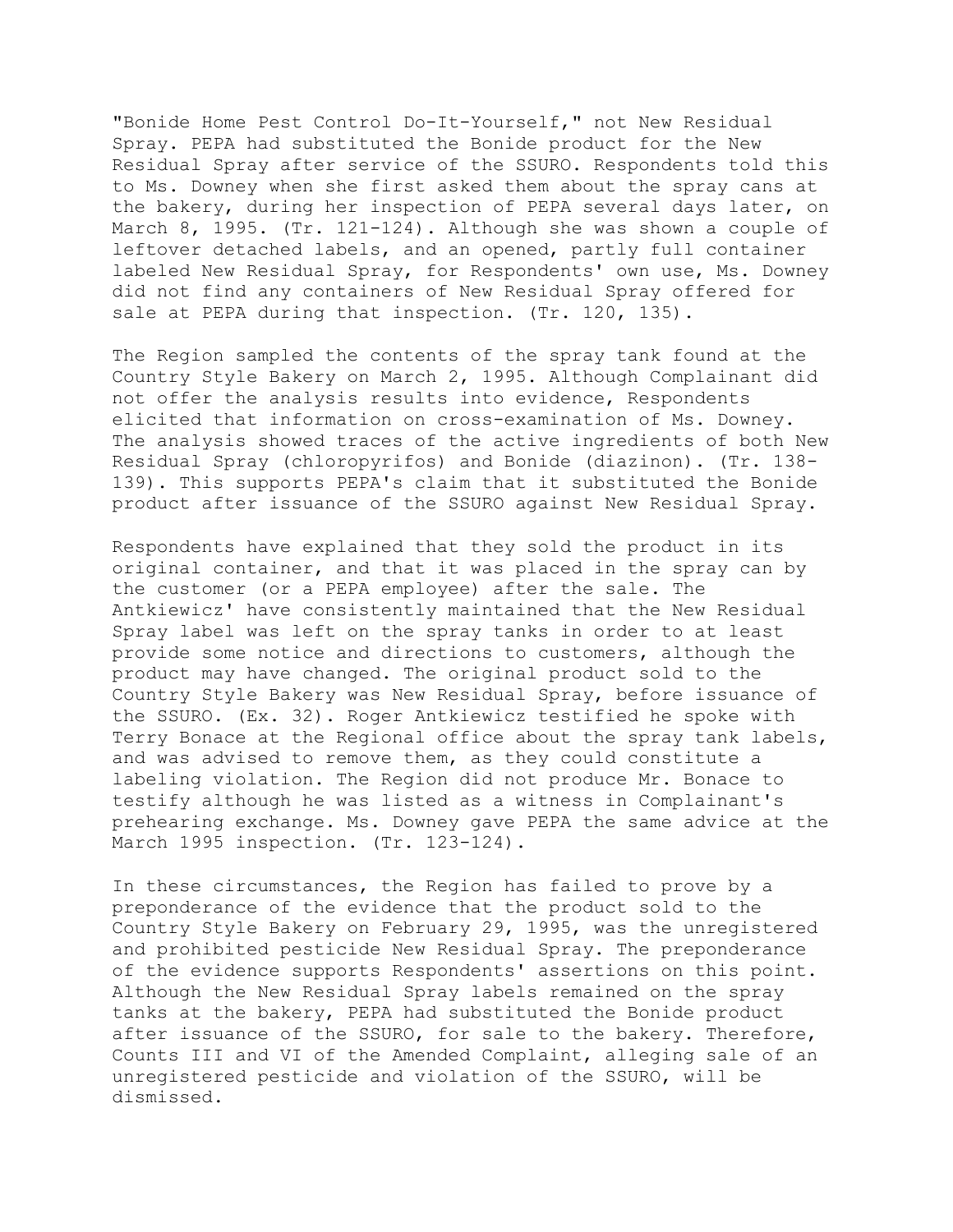#### - Counts IV and V

Count IV of the Amended Complaint charges Respondent with selling two containers of a pesticide for which a false claim was made, in connection with the sale of Bonide Diazinon 12- 1/2%E to Alan Kodet on August 17, 1995. Count V alleges the same violation in connection with offering such pesticide for sale at PEPA's store on September 21, 1995. PEPA had sold and offered for sale some containers of this Bonide product with the words "DO NOT USE IN THE HOME" blacked out on one part of the label. (FF #6). These acts are alleged to constitute violations of FIFRA  $$12(a)(1)(B)$ , 7 U.S.C.  $$136(1)(B)$ , which prohibits the distribution or sale of "any registered pesticide if any claims made for it as a part of its distribution or sale substantially differ from any claims made for it as a part of the statement required in connection with its registration under section 136a of this title."

Photographic evidence demonstrated that the words "DO NOT USE IN THE HOME" were blacked out with marker ink on two Bonide Diazinon containers sold to Alan Kodet, and on 8 of 16 such containers offered for sale at the PEPA store in September 1995. (Exs. 3 and 6). Those photographs, compared with a product label (Ex. 8), also show that the same legend "DO NOT USE IN THE HOME" was not blacked out on the bottom of the red center panel of the label. It was only blacked out on the yellow right side panel, at the end of the paragraph entitled Precautionary Statements. The yellow left side panel also states that the attached tag contains the directions for the product's use. This refers to a small pamphlet in a plastic envelope attached to the neck of the container. The actual tag booklet was not offered or admitted into evidence. However, Ms. Downey read from a sample pamphlet the same legend, in bold letters, "DO NOT USE IN THE HOME." (Tr. 153). The MDA inspectors did not check the pamphlets on the containers offered for sale by PEPA on the date of the inspection. (Tr. 154).

Complainant argues that the evidence at least implies that Respondents altered the labels, but that, even if they did not, the sale of this product with the altered label constitutes a violation of FIFRA  $$12(a)(1)(B)$ . Respondents assert that they did not alter the labels, and that those containers came that way from the manufacturer.

In any event, the crux of the problem here is that the Region failed to prove the elements of the violation charged in Counts IV and V. Complainant did not show that this marking out of the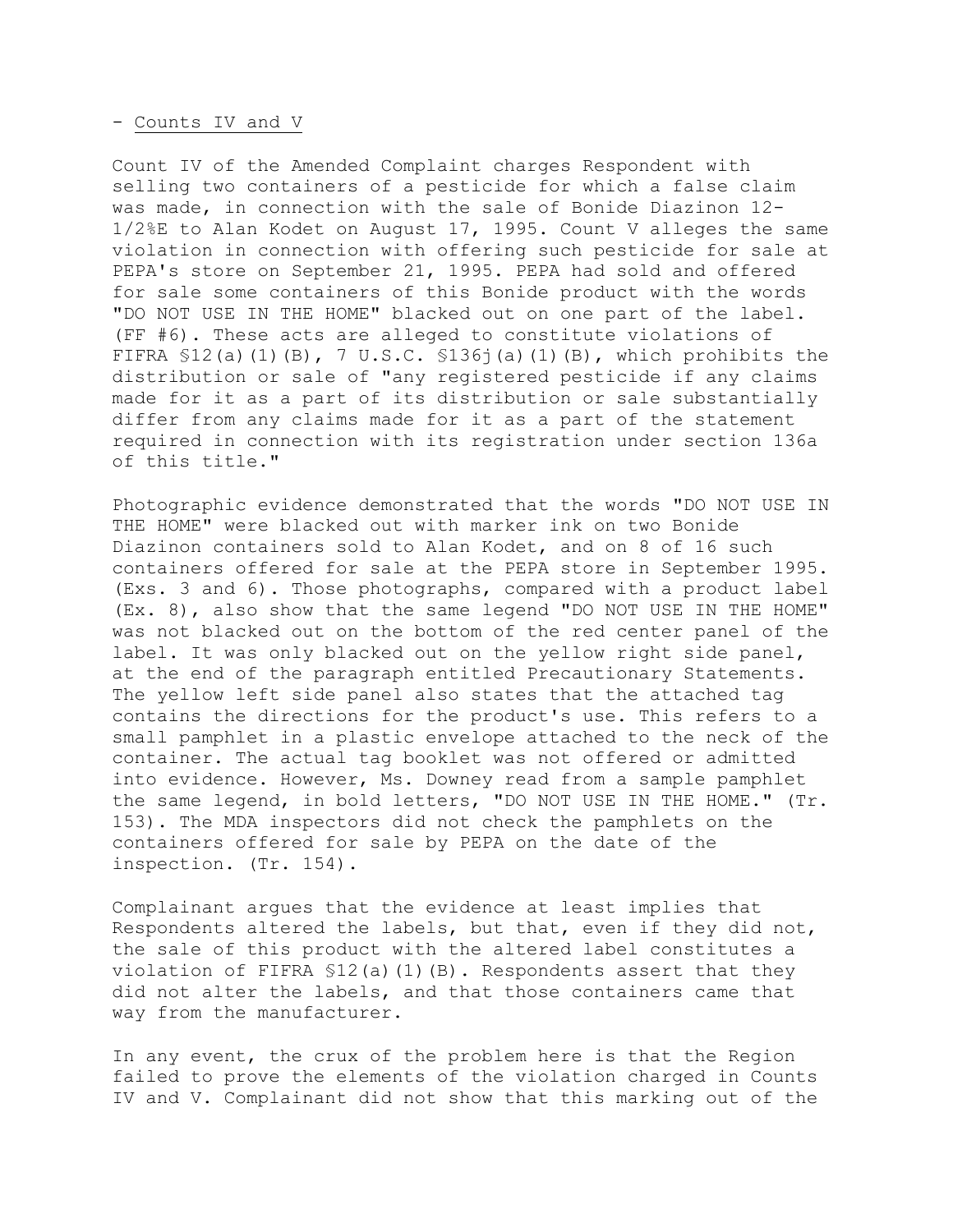words "DO NOT USE IN THE HOME" in one part of the label constitutes making a *claim* substantially different from any claim made in the product's registration statement. The registration statement or application was not introduced into evidence. Even assuming it is fully consistent with the label (Ex. 8), the Region has not explained how crossing out one of the statements "DO NOT USE IN THE HOME" constitutes making a false claim.

The statement "DO NOT USE IN THE HOME" is an imperative sentence, a warning and part of the directions for use. It is not a declaratory "statement of fact" or "assertion of truth," the standard dictionary definitions for this meaning of "claim. $\frac{1}{3}$  The marked labels may create some confusion about the proper directions and locations for the product's use. But without some substantial evidence on the record, there is no basis to leap to the conclusion that the partially marked out legend converts somehow to a "claim" that the product can be used in the home.

There was a dispute over the testimony of Mr. Kodet with respect to statements made by Roger Antkiewicz at the time of the sale to Foxfire Farms. Mr. Kodet testified that Mr. Antkiewicz told him the Bonide product could be used in the home if further diluted. Roger Antkiewicz denied having said this. He recalled advising Mr. Kodet that earlier less concentrated formulations could be used indoors if diluted, but not this product, which would require much greater dilution. (Tr. 307-310). Mr. Antkiewicz' explanation seems plausible in that Mr. Kodet may well have misunderstood Mr. Antkiewicz' explanation of dilution rates for the product. But in any event, the conversation in connection with the sale to Mr. Kodet concerned the directions for use, not the possible making of false claims for the product.

With regard to the marked labels, Respondents could have been charged with selling a misbranded pesticide, a violation of FIFRA \$12(a)(1)(E), or with altering a label, a violation of FIFRA \$12(a)(2)(A). The evidence does not, however show that their sale or distribution of these pesticides involved making a claim substantially different from that in the product's registration statement. Therefore, Counts IV and V of the Amended Complaint will be dismissed.

Amount of Civil Penalties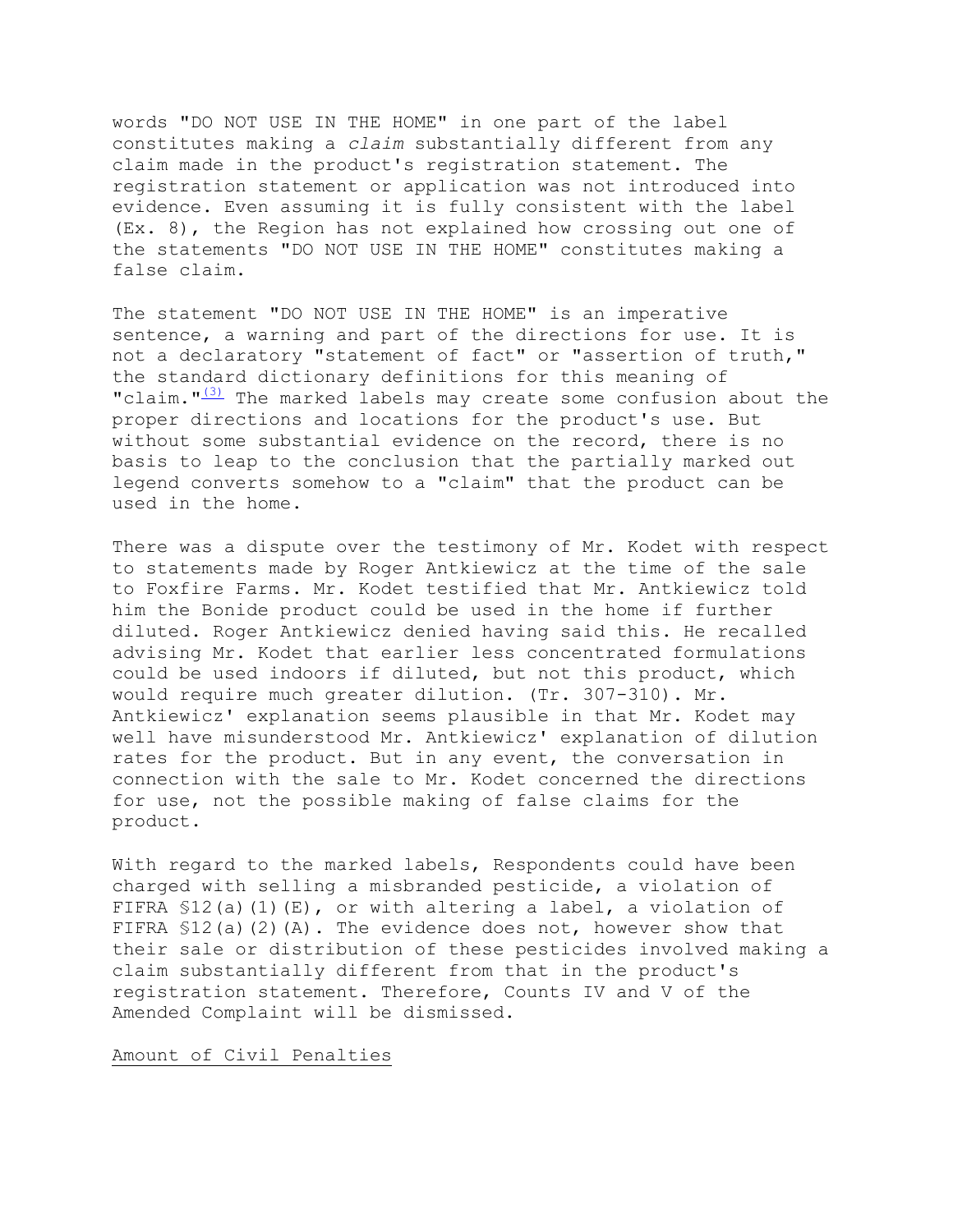FIFRA §14(a)(1) provides for civil penalties of up to \$5000 for violations by dealers, retailers, and distributors. Section 14(a)(4) sets forth the factors the Administrator must consider in determining the amount of the penalty. Those are "the size of the business of the person charged, the effect on the person's ability to continue in business, and the gravity of the violation." In this case, Respondents did not claim that assessment of the penalty would adversely affect their ability to continue in business, or pursue the issue of the size of the business. Therefore, the only inquiry concerns the gravity of the single violation for which Respondents are found liable in this decision -- the sale of an unregistered pesticide, a violation of FIFRA \$12(a)(1)(a).

The Region calculated its proposed penalty for this count, as well as the other counts, by following the guidelines in the Enforcement Response Policy for the Federal Insecticide, Fungicide, and Rodenticide Act (FIFRA), dated July 2, 1990 (the "ERP," Ex. 15). That method calculates the proposed penalty by first establishing a base penalty that depends on the average gravity of the particular violation and the size of the respondent's business. Adjustments are then made to the base penalty for such factors as pesticide toxicity, potential harm to human health and the environment, and the respondent's culpability. The proposed base penalty for the violation of selling an unregistered pesticide here was \$5000. After making the appropriate adjustments, the Region proposed a 30% reduction in the base penalty amount for this violation, resulting in a proposed penalty of \$3500.

The proposed amount represents an appropriate reflection of the gravity of Respondents' violation of selling an unregistered pesticide. The Region properly considered Respondent's culpability for this violation as resulting from negligence. Although Respondent may well have believed that the New Residual Spray had been supplementally registered by Chem-Tox, PEPA should have known that it had never filled out the necessary supplemental registration form for submission through the basic registrant.

I have previously held that the violation of the sale of a pesticide that is not supplementally registered merits a reduction in the base penalty gravity amount relative to the sale of a pesticide that was never basically registered.  $\frac{(4)}{(4)}$ However this case does not present some of the equitable special circumstances presented in the *Avril* case, particularly concerning the issue of multiple violations. For example, the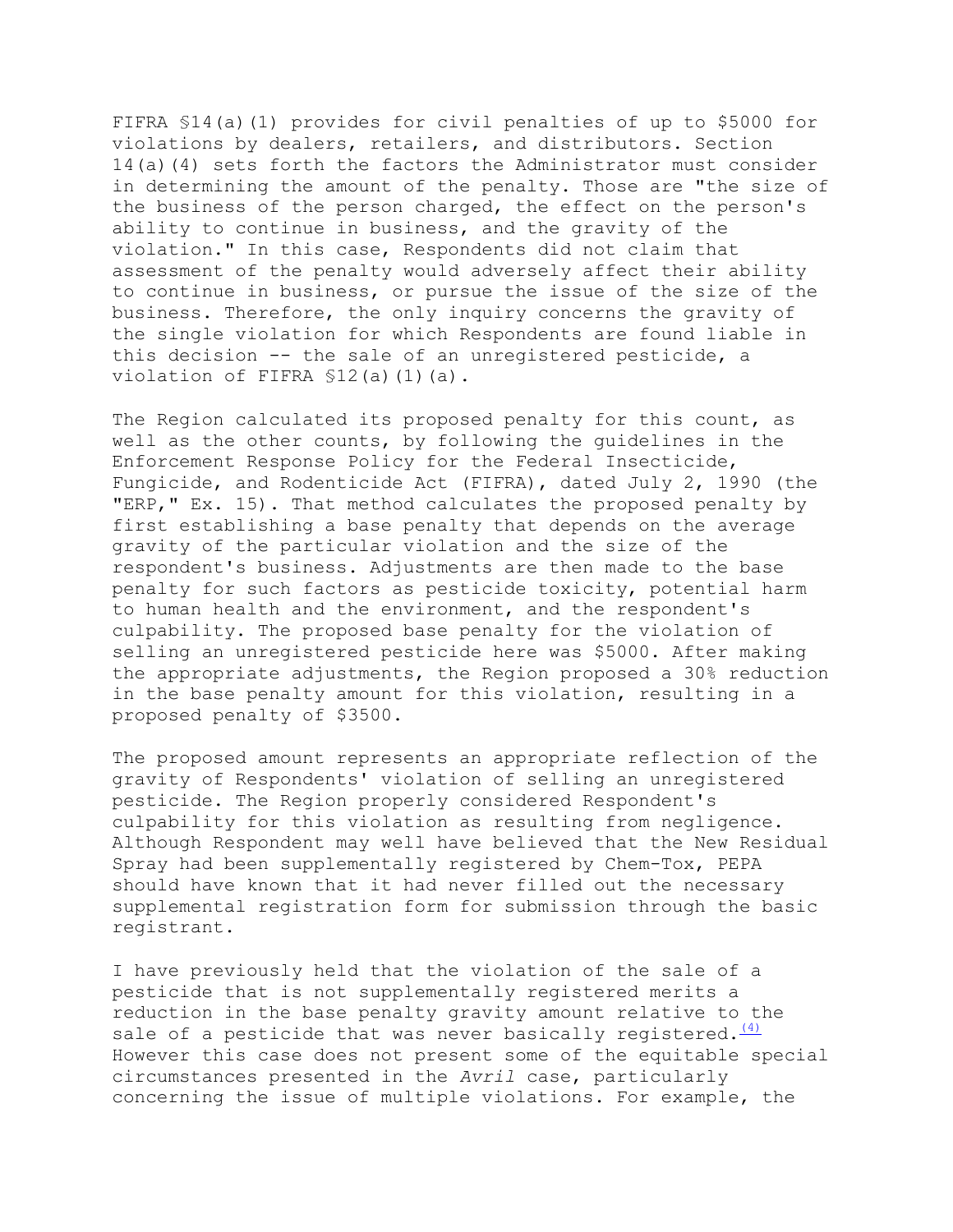Respondent here could likely have been charged with more than one violation of selling an unregistered pesticide.

In addition, although this decision finds that the Region failed to prove that Respondents committed the other violations alleged, the evidence did show that Respondents engaged in several questionable practices. Complainant could not prove that PEPA was technically a "producer" of pesticides, because of the sequence of the sale and lease transactions. However this type of transaction treads a fine line, and does outwardly appear to be, in effect, the sale of a repackaged or relabelled pesticide. PEPA also should not have let its New Residual Spray labels remain on the spray tanks after issuance of the SSURO. In addition, Respondents should have been aware of the alteration of some labels on the Bonide Diazinon 12-1/2% E containers, and taken steps to remedy the confusion. There was also evidence indicating that Respondents did not make a great effort to keep abreast of FIFRA regulatory developments, although they had been in the pesticide business for many years.

These circumstances indicate that the Region had a reasonable basis to bring these charges (or perhaps to allege other violations), although proving them turned out to be another matter. In any event, in the context of the totality of these circumstances, there is no basis to reduce the gravity-based penalty amount of \$3500 for the violation of selling an unregistered pesticide.

## Conclusions of Law

1. Respondents Pest Elimination Products of America, Inc., and Roger Antkiewicz, are jointly and severally liable for committing the violation of selling an unregistered pesticide, a violation of FIFRA  $$12(a)(1)(A)$ , 7 U.S.C.  $$136(1)(1)(A)$ , as alleged in Count I of the Amended Complaint.

2. Respondents are not liable for the following violations alleged in the remaining counts of the Complaint:

- failing to register their establishment as a producer as required by FIFRA §7, 7 U.S.C. §136e, in violation of FIFRA  $$12(a)(2)(L)$ , 7 U.S.C.  $$136j(a)(2)(L)$ , as alleged in Count II;

- selling an unregistered pesticide to the Country Style Bakery in violation of FIFRA §12(a)(1)(A), 7 U.S.C. §136j(a)(1)(A), as alleged in Count III;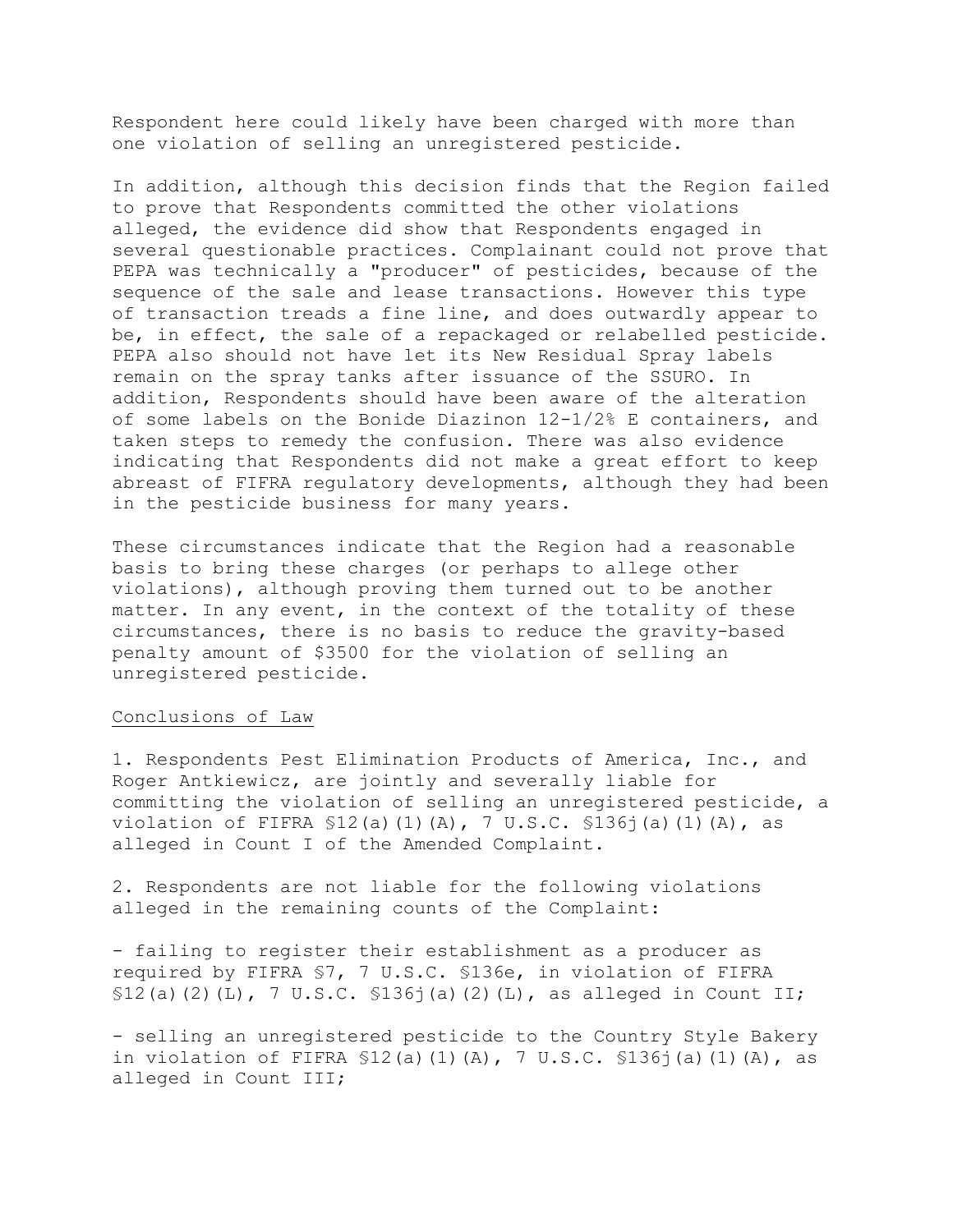- selling a pesticide to Foxfire Farms in which a claim was made as part of the sale that substantially differed from the pesticide's registration statement, in violation of FIFRA  $$12(a)(1)(B)$ , 7 U.S.C.  $$136j(a)(1)(B)$ , as alleged in Count IV;

- offering for sale a pesticide for which a claim was made substantially differing from that pesticide's registration statement, in violation of FIFRA §12(a)(1)(B), 7 U.S.C.  $$136$ <sup> $\dagger$ </sup>(a)(1)(B), as alleged in Count V; and

- violating a Stop Sale, Use, or Removal Order with respect to the alleged sale of New Residual Spray to the Country Style Bakery, in violation of FIFRA §12(a)(2)(I), 7 U.S.C. §136j(a)(2)(I), as alleged in Count VI of the Amended Complaint.

3. The amount of \$3500 is an appropriate civil penalty for Respondents' violation of FIFRA §12(a)(1)(A), 7 U.S.C. §136j(a)(1)(A), pursuant to FIFRA §14(a), 7 U.S.C. §136*l*(a).

<u>Order</u><br>1. Respondents are jointly and severally assessed a civil penalty of \$3500.

2. Payment of the full amount of this civil penalty shall be made within 60 days of the service date of this order by submitting a certified or cashier's check in the amount of \$3500, payable to the Treasurer, United States of America, and mailed to:

EPA - Region 5

P.O. Box 360582M

Chicago, IL 60673.

A transmittal letter identifying the subject case and docket number, and Respondents' names and addresses, must accompany the check. Respondents may be assessed interest on the civil penalty if they fail to pay the penalty within the prescribed period.

3. Pursuant to 40 CFR §22.27(c) this Initial Decision shall become the final order of the Agency, unless an appeal is taken to the Environmental Appeals Board within 20 days of service of this order, or the Board elects to review this decision *sua sponte*, as provided in 40 CFR §22.30.